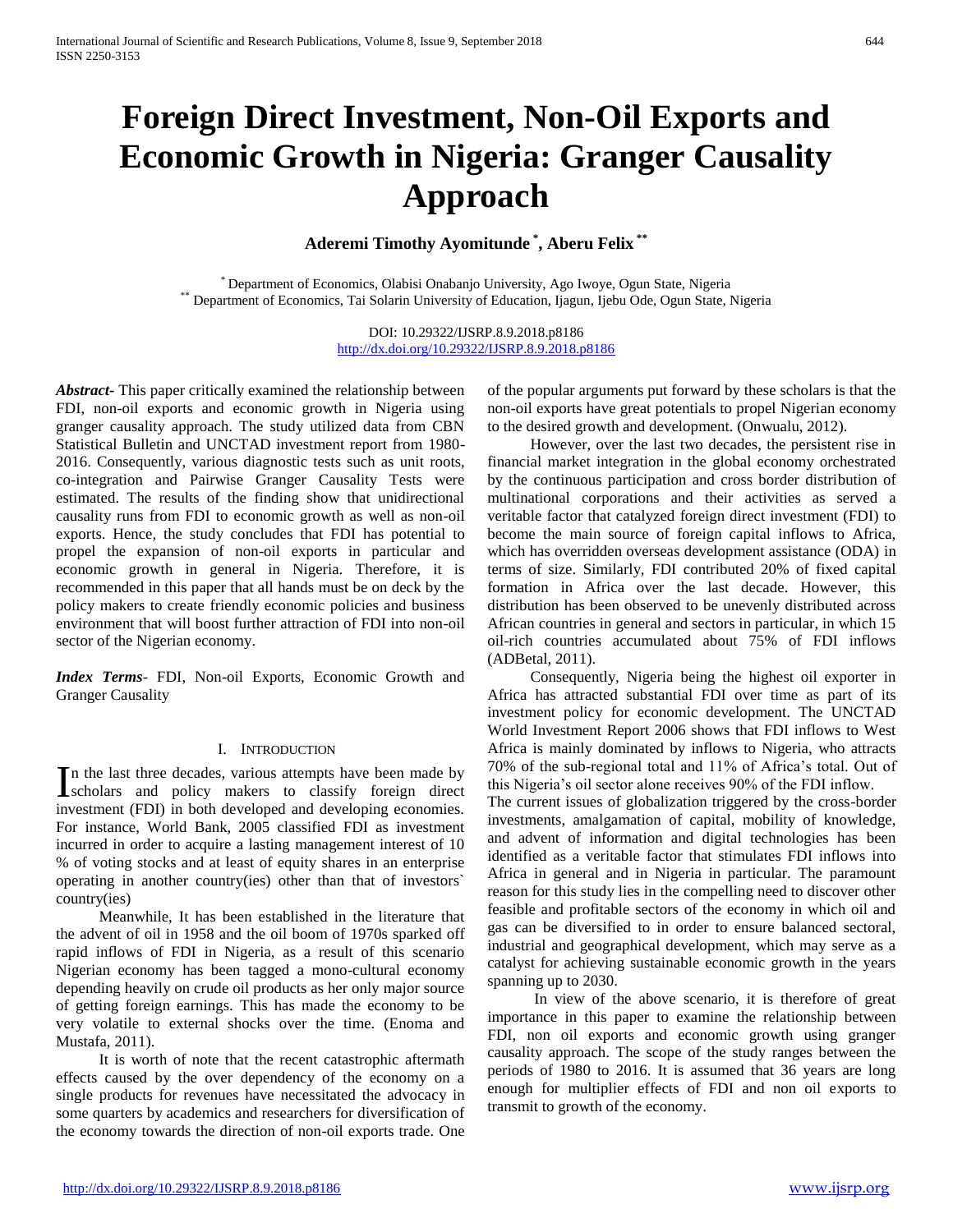#### II. LITERATURE REVIEW

#### **Introduction**

 This chapter of the study reviewed related theoretical literature, then empirical literature from Africa and Nigeria on FDI, non-oil exports and economic growth.

## **2.1 Review of Theoretical Literature**

 The theoretical foundation for this study lies on the following theories which are reviewed as follows.

## **2.2 Theory of Multinationals**

 The theory of multinational was first put forward by Hymer in 1959 in his doctoral seminar published posthumously in 1976. He articulates that a firm whose operations cross national and cultural boundaries and a firm whose operations are only limited to one nation face different costs of production. In order for a firm to survive the presumed cost disadvantage orchestrated by the extra-costs, it must have internal firmspecific advantages over its rivals in the market. Such advantages are mainly captured by economies of scale or of superior production technology.

 Traditional neoclassical models of growth have been conceptualized as a direct outgrowth of the Harrod-Domar and Solow growth models, which both emphasize the importance of investment in an economy. The Solow neoclassical growth model in particular expanded the Harrod-Domar model by including a second factor input, labour and introducing a third independent variable technology, to the growth equation. Harrod-Domar model has a fixed coefficient, constant returns to scale, but the assumption of the Solow`s neoclassical growth model exhibits diminishing returns to labour and capital independently and constant returns to both factors concurrently.

## **Empirical Literature Review**

 The following empirical studies show a number of ways through which trade flows, FDI and economic growth can be linked. Goldberg and Klein (1998) assert that FDI may encourage export promotion, import substitution, or greater trade in intermediate inputs which often exist between parent and affiliate producers. The compelling reason why most multinational firms invest is geared towards exports and this may most likely serve as a catalyst for the integration of the FDI host economy to the rest of the world.

| Author(s)                              | Year   | Study&Countries                                                                                                     | Methodology                                                                                                          | Results&Conclusion                                                                                                                                                                                        |
|----------------------------------------|--------|---------------------------------------------------------------------------------------------------------------------|----------------------------------------------------------------------------------------------------------------------|-----------------------------------------------------------------------------------------------------------------------------------------------------------------------------------------------------------|
| Borensztein,<br>De<br>Gregorio and Lee | (1998) | FDI, Technology transfer and<br>economic growth in developing<br>countries.                                         | Endogenous growth<br>of<br>technology<br>transmission.                                                               | Technological<br>advancement propelled<br>long-run growth.                                                                                                                                                |
| Akinlo.                                | (2003) | <b>Effect of FDI</b> in Africa                                                                                      | Pooled annual data<br>from twelve African<br>countries                                                               | FDI primarily affects<br>economic growth via<br>capital accumulation, as<br>opposed to increasing<br>productivity                                                                                         |
| Offiong and Atsu                       | 2014   | The determinants of FDI in<br>Nigeria                                                                               | Multiple regression<br>analysis                                                                                      | significant<br>The<br>determinants of FDI are<br><b>GDP</b><br>and real wage<br>rates                                                                                                                     |
| Zakia and Ziad                         | 2007   | FDI and economic growth of<br>Jordan                                                                                | VAR Modelling                                                                                                        | Bi-directional causality<br>exists between FDI and<br>and between<br>output,<br>imports and output as<br>well.                                                                                            |
| Saibu<br>and<br>Akinbobola             | (2014) | Relationship<br>among<br>globalization,<br><b>FDI</b><br>and<br>economic growth in selected<br><b>SSA</b> countries | Error<br>correction<br>modeling (VECM)<br>approach                                                                   | Study<br>conclude<br>that<br>external shocks from<br>capital inflows and trade<br>inflows could be as a<br>result of fluctuations in<br>real economic growth in<br>the SSA countries.                     |
| <b>UNACA</b>                           | 2009   | Key determinants of net FDI<br>inflows in Africa                                                                    | Panel data of 31<br>African<br>countries.<br>adopting<br>both<br>baseline static and<br>dynamic panel data<br>models | Study confirms<br>that<br>significant drivers of<br>inward FDI in Africa<br>are market size, past<br>levels of inward FDI,<br>corruption,<br>domestic<br>credit, share of oil in<br>exports and religious |

#### **2.3 Traditional Neoclassical Growth Theory**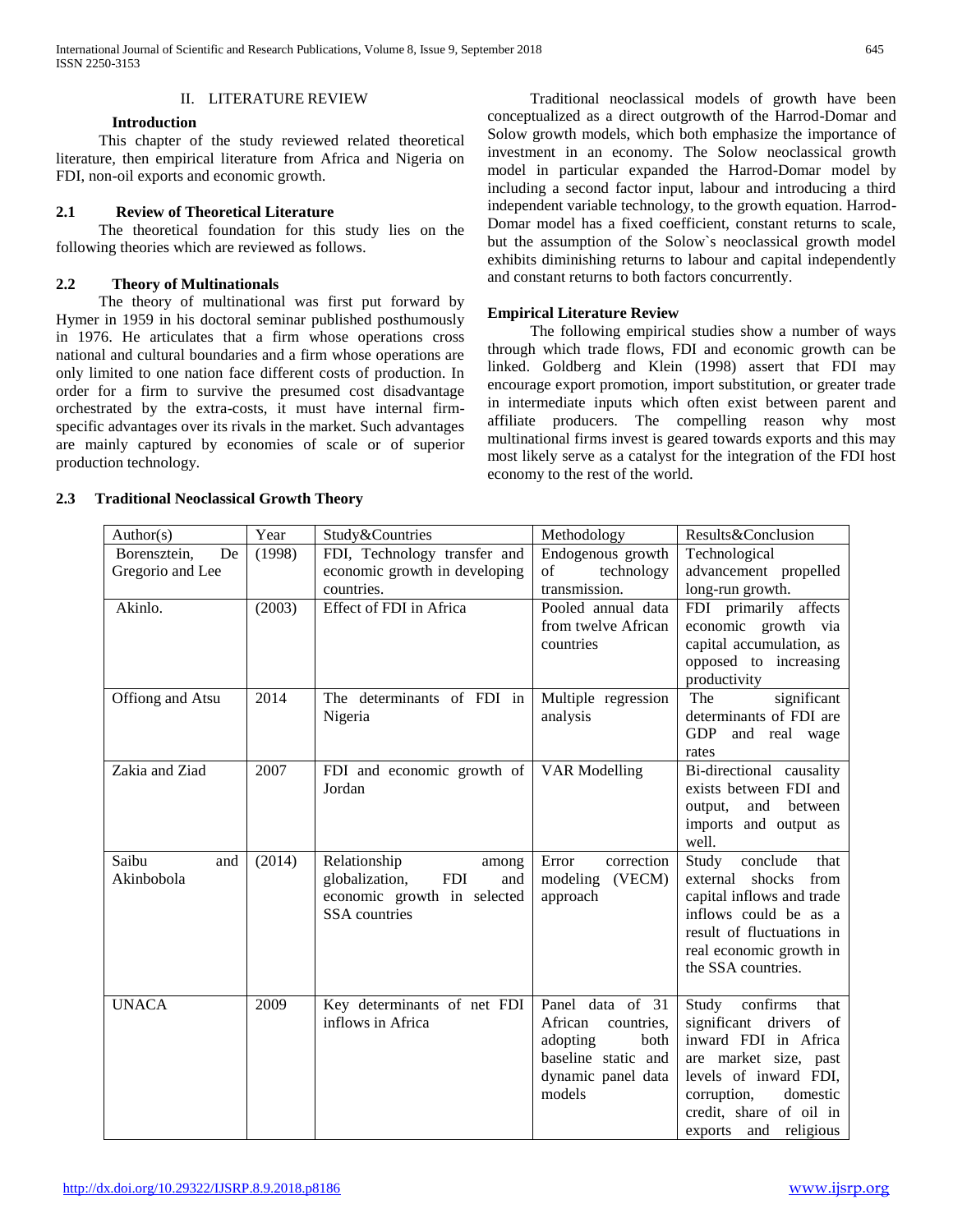|                                   |      |                                                                                                                                                      |                                                                                                                                                                                                                                              | tension risk.                                                                                                                                                                               |
|-----------------------------------|------|------------------------------------------------------------------------------------------------------------------------------------------------------|----------------------------------------------------------------------------------------------------------------------------------------------------------------------------------------------------------------------------------------------|---------------------------------------------------------------------------------------------------------------------------------------------------------------------------------------------|
| Oyinlola                          | 1995 | relationship<br>The<br>between<br>capital to<br>foreign<br>include<br>foreign loans, direct foreign<br>investments and export earnings<br>in Nigeria | Using Chenery and<br>Stout's<br>two-gap<br>model Chenery and<br>Stout, (1966),                                                                                                                                                               | concludes<br>The study<br>that FDI has a negative<br>effect<br>on<br>economic<br>development in Nigeria.                                                                                    |
| Adelegan                          | 2000 | The impact of FDI on economic<br>growth in Nigeria                                                                                                   | The<br>seemingly<br>unrelated regression<br>model                                                                                                                                                                                            | The study finds out that<br>FDI is pro consumption<br>pro-import<br>and<br>and<br>inversely<br>related<br>to<br>domestic<br>gross<br>investment                                             |
| Ayanwale.                         | 2007 | The relationship between non-<br>extractive FDI and economic<br>growth in Nigeria                                                                    | Using<br><b>OLS</b><br>estimates,                                                                                                                                                                                                            | The paper discovers that<br>FDI has a positive link<br>with economic growth<br>but cautioned that the<br>overall effect of FDI on<br>economic growth may<br>not be significant              |
| Efobi<br>and<br>Osabuohien.       | 2011 | Agricultural credit guarantees<br>scheme<br>fund<br>and<br>non-oil<br>exports performance in Nigeria<br>spanning from 1970 to 2007                   | using the<br>Vector<br>Auto-Regressive<br>(VAR) technique                                                                                                                                                                                    | The study establishes<br>that there exists a long-<br>run relationship between<br>the ACGSF and export,<br>but the magnitude is<br>minimal.                                                 |
| Onodugo, Ikpe and<br>Anowor       | 2013 | The specific impact of the non-<br>oil exports to the growth of<br>Nigerian economy<br>between<br>1981 and 2012                                      | Augmented<br>Using<br><b>Production Function</b><br>(APF),<br>and<br>the<br>Endogenous<br>Growth<br>Model<br>(EGM)<br>in<br>its<br>The<br>analysis.<br>conventional<br>tests<br>for mean reversion<br>co-integration<br>and<br>were employed | The findings of the<br>paper reveal a very<br>weak and infinitesimal<br>impact of non-oil export<br>in influencing rate of<br>change in level<br>of<br>economic<br>growth<br>in<br>Nigeria. |
| Akinola<br>Abogan,<br>and Baruwa. | 2014 | investigate the impact of non-<br>oil export on economic growth<br>in Nigeria between 1980 and<br>2010                                               | Ordinary<br>Least<br>Square<br>Methods<br>involving<br>Error<br>correction<br>mechanism,<br>over-<br>parametization and<br>parsimonious were<br>adopted                                                                                      | The study shows that<br>non-oil<br>exports<br>and<br>economic growth are co<br>integrated                                                                                                   |

## **Source: Authors` compilation, 2018**

 However, from the reviewed empirical studies above, virtually all the studies are in agreement that there is a relationship between FDI, non-oil exports and economic growth. But, there are a lot of augments and controversies in the type and kind of relationship that exists among these economic variables in Nigeria. This shows that literatures are still inconclusive about the way FDI and non-exports affect economic growth.

#### III. METHODOLOGY

# **Introduction**

 This study makes use of secondary data from 1980 to 2016. The data on GDP and non-oil exports are sourced from Central Bank of Nigeria Statistical Bulletin. Meanwhile, data on FDI are sourced from UNCTAD database published by World Bank. VAR modeling was estimated using E-Views software.

#### **3.1 Model Specification**

 In analyzing the Granger causality between FDI, non-oil exports and economic growth, this work employed pairwise granger causality analysis in estimating the VAR model in equation (1-3) which stated thus; following Anoruo and Ahmad (2001), the model can be specified thus: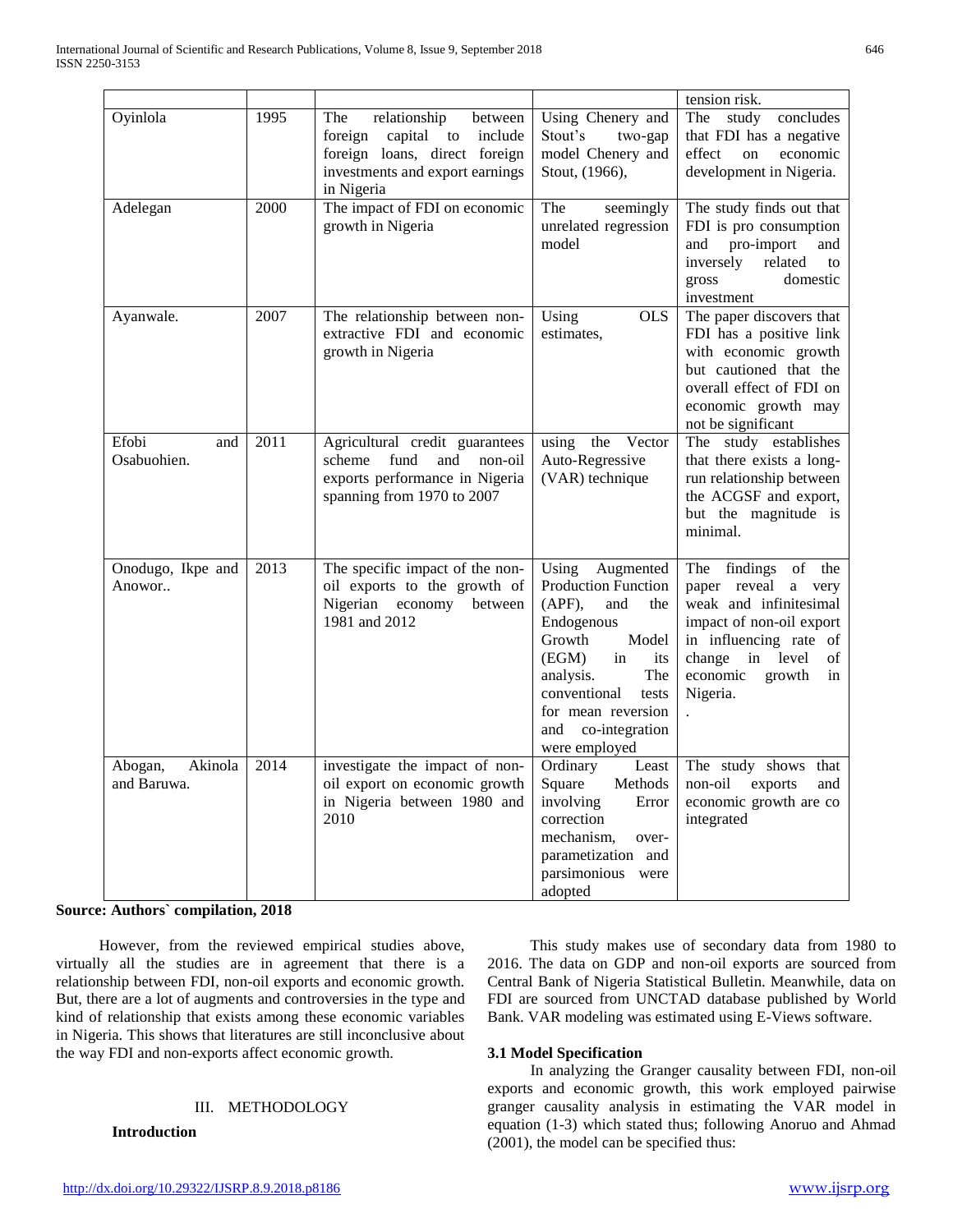$$
GDP_{t} =\n\alpha_{0} + \sum_{i=0}^{p} \alpha_{1} FDI_{t-1} + \sum_{i=0}^{p} \alpha_{2} N OIL_{t-1} +\n\sum_{i=0}^{p} \alpha_{3} GDP_{t-1} + \varepsilon_{1t}\n+ fDI_{t} =\n+ \beta_{0} + \sum_{i=0}^{p} \beta_{1} FDI_{t-1} +\n\sum_{i=0}^{p} \beta_{2} N OIL_{t-1} + \sum_{i=0}^{p} \beta_{3} GDP_{t-1} + \varepsilon_{2t}\n- \sum_{i=0}^{p} \gamma_{2} N OIL_{t} =\n\gamma_{0} + \sum_{i=0}^{p} \gamma_{1} FDI_{t-1} + \sum_{i=0}^{p} \gamma_{2} N OIL_{t-1} +\n\sum_{i=0}^{p} \gamma_{3} GDP_{t-1} + \varepsilon_{1t}\n- \sum_{i=3}^{p} \gamma_{3} GDP_{t-1} + \varepsilon_{1t}
$$

## **3.2 The Direction of Causality between FDI, Non-Exports and Economic Growth in Nigeria.**

 This section addresses the objective of this paper which is to investigate the causal relationship among foreign direct investment, non-oil exports and economic growth in Nigeria. Although regression analysis deals with the dependence of one variable on another variable with a view to estimating or predicting the value of the former variable in term of fixed value of the latter, this does not necessarily imply causality. In other words, the existence of a relationship between variables does not prove causality or direction of influence. However, in a regression analysis which includes time series data, the situation may be somewhat different. This is because time does not run backward. That is, if event A happens before event B, then it is possible that event A is causing event B. in other words, events in the past can cause events to happen in the present but future events cannot.

 To provide the desired empirical basis for investigating the existence of causal relationship among foreign direct investment, non-oil exports and economic growth, this section adopts Pairwise Granger Causality Test

#### IV. RESULTS AND DISCUSSION

## **Table 1; Unit Root Test**

| Variables   | <b>Augmented Dickey-Fuller Test</b> |                           | <b>Phillip Perron Test</b> |           |                            |                |
|-------------|-------------------------------------|---------------------------|----------------------------|-----------|----------------------------|----------------|
|             | Level                               | 1 St<br><b>Difference</b> | <b>Remarks</b>             | Level     | 1 <sup>st</sup> Difference | <b>Remarks</b> |
| LRGDP       | $-2.4613$                           | $-6.4450*$                | I(1)                       | $-2.3141$ | $-11.8522*$                | (1)            |
| LNN OIL EXP | $-2.0804$                           | $-7.5905*$                | (1)                        | $-2.0438$ | $-9.7350*$                 | (1)            |
| <b>LFDI</b> | $-0.2958$                           | $-10.8467*$               | I(1)                       | $-0.9494$ | $-10.7761*$                | (1)            |

**Source; Authors` computation (2018),** note: \*/ \*\*/ \*\*\* represent stationary at 1, 5 and 10 percent level respectively.

 Due to the significance of the unit root in determining the cointegration and causality analyses, the variables in this study was tested for unit roots via the standard Augmented Dickey-Fuller (ADF) and Phillips-Perron (PP) tests. The standard ADF test was conducted for unit roots in the levels (for constant without trend) and first difference (for constant without trend); the result is reported in Table 1. Although, the test was started with level, the result showed a consistent results by rejecting the null (Ho: a unit root) hypothesis of a unit root at first difference, against the one-sided alternative whenever the ADF statistic is less than the critical value, at a statistically significant values of 1%, 5% and 10%. Hence, the variables of LRGDP, LNN\_OIL\_EXP and LFDI are stationary. Similar to the ADF test, PP test, for the country`s LRGDP, LNN\_OIL\_EXP and LFDI, was conducted for unit roots in the levels (for constant without trend) and first difference (for constant without trend). The results, as reported in Table 1, presumed a rejection of null (Ho: a unit root) hypothesis of a unit root at first difference, against the one-sided alternative whenever the PP test statistic is less than the test critical values at a statistically significant values of 1%, 5% and 10%. This furthered confirm the result of ADF test.

#### **3.3: Johansen Cointegration Test**

## **TABLE 2: Johansen Cointegration Test (Trace Statistics)**

| Null                          | Eigenvalue      | Trace             | P-value |
|-------------------------------|-----------------|-------------------|---------|
| <b>Hypothesis</b>             |                 | <b>Statistics</b> |         |
| $r=0$                         | 0.490363        | 32.30326          | 0.0252  |
| r<1                           | 0.279550        | 10.73346          | 0.2284  |
| r<2                           | 0.007512        | 0.241304          | 0.6233  |
| $\sim$<br>$\lambda$ $\lambda$ | $\cdot$ $\cdot$ | (0.010)           |         |

**Source; Authors` computation (2018)**

## **TABLE 3: Johansen Cointegration Test (Maximum Eigenvalue)**

| Null               | Eigenvalue | Maximum    | P-value |
|--------------------|------------|------------|---------|
| <b>Hypothesis</b>  |            | Eigenvalue |         |
| $r=0$              | 0.490363   | 21.56980   | 0.0434  |
| r<1                | 0.279550   | 10.49215   | 0.1816  |
|                    | 0.007512   | 0.241304   | 0.6233  |
| $\sim$<br>$\cdots$ | .          | (0.010)    |         |

**Source; Authors` computation (2018)**

 The multivariate cointegration technique developed by Johansen & Juselius (1990) was employed to determine the long run relationships between the variable of LRGDP, LNON-OIL EXPORT and LFDI, since the variables in the systems was I(1), and may possess some kind of long run relationship. The test results are reported in Tables 2 and 3. The results of the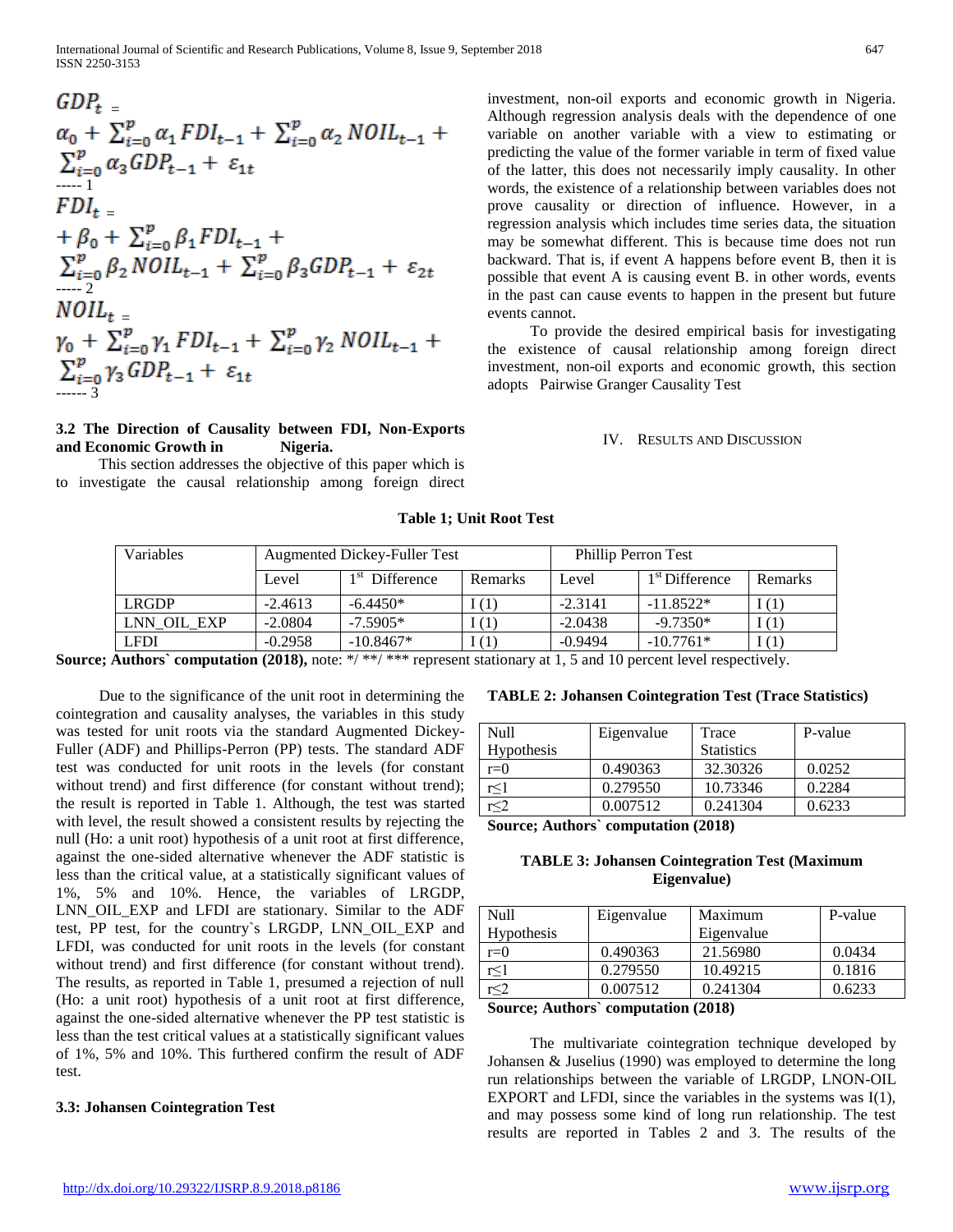multivariate cointegration analysis reported in Table 2 and 3 indicated the existence of one cointegrating vectors in the systems. Based on the trace statistics, we observed from the results that there is one cointegrating vectors in the model (at a lag interval of 1 to 1. Similarly, the maximal eigenvalue statistics in the table indicated the existence of one cointegrating vectors. This implies that the variables have long run relationship with one another may likely adjust to short run disequilibrium via one channels.

| Null Hypothesis:                         | <b>Obs</b> | F-Statistic Prob. |        |
|------------------------------------------|------------|-------------------|--------|
| LNN_OIL_EXP does not Granger Cause LRGDP | 32         | 0.86591           | 0.4320 |
| LRGDP does not Granger Cause LNN_OIL_EXP |            | 5.53951           | 0.0096 |
| LFDI does not Granger Cause LRGDP        | 32         | 5.89856           | 0.0075 |
| LRGDP does not Granger Cause LFDI        |            | 0.25464           | 0.7770 |
| LFDI does not Granger Cause LNN_OIL_EXP  | 32         | 4.85823           | 0.0158 |
| LNN_OIL_EXP does not Granger Cause LFDI  |            | 0.27018           | 0.7653 |

#### **Table 4: Pairwise Granger Causality Test**

#### **Source: Authors` computation (2018)**

 The Granger causality test was conducted to determine the direction of causality among FDI, non-export and economic growth in Nigeria, the table reveals that causality runs from economic growth to non oil export, with F-statistic value of 5.5395 and p-value of 0.0096, thus the null hypothesis of no causality was rejected, while non oil export does not granger cause economic growth, This implies the existence of unidirectional causality from economic growth to non oil export. FDI does Granger cause economic growth at 5 percent level of significance, while economic growth does not Granger cause FDI, this implies the existence of one way causality flows from FDI to economic growth. Thus, the study confirmed the Harrod-Domar and Solow growth models, which both emphasized the impact of investment in an economy as a veritable factor that precedes economic growth. FDI Granger causes non-oil exports but non-oil exports Granger cause not FDI. In fact, the causality test illustrates a unidirectional causal relationship that runs from FDI to non-oil exports.

#### **3.4 Conclusion and Recommendation**

 Attempt has been made in this study to examine relationship between FDI, non-oil exports and economic growth in Nigeria over the period of 1980 to 2016 using Granger causality approach. The study sets out to establish among others, the causal relationship that exists among FDI, non-oil exports and economic in the country within the studied period. To achieve the stated objective, the study follows this pattern: in the introductory chapter, the necessary background is laid; the problems are identified and justified accordingly. In chapter two, a critical review of the selected and relevant literature was done with a view to identifying research gap in the existing knowledge. The review shows that empirical studies have generated mixed results in the literature regarding the impact of FDI and non-oil exports on economic growth in Nigeria. Also, the direction of causality between FDI, non-oil exports and economic growth has not been adequately explored in Nigeria. Furthermore, while chapter three presents the model specification and estimates the series data based on the variables presented in the model, by first examining the unit root test before the longrun relationship of the variables was investigated. Also, in order to empirically examine the causal relationship existing among FDI, non-oil exports and economic growth, Pairwise Granger Causality Test was conducted. It was discovered that unidirectional causality runs from FDI to economic growth as well as non-oil exports. This finding is line with the work of Olayiwola and Okodua, (2010). Similarly, one way causality runs from economic growth to non-oil exports. From the findings that emerged in this study, it is paramount that the following vital policy implications are drawn. FDI has facilitated the expansion of non oil exports in particular and economic growth in general in Nigeria over time. Therefore, the study thereby recommends that all hands must be on deck by the policy makers to create friendly economic policies and business environment that will boost further attraction of FDI into all sectors of the economy. Promotion of a stable political and macroeconomic environment that encourages investment, particularly foreign direct investment should not be overemphasized

#### **REFERENCES**

- [1] Abogan O. P., Akinola E. B.and Baruwa O. I.(2014). ``Non-oil export and Economic growth in Nigeria (1980-2011)<sup>\*\*</sup>: Journal of Research in Economics and International Finance (JREIF) (ISSN: 2315- 5671) Vol. 3(1) pp. 1-11,
- [2] Adelegan, J. O. (2000). ``Foreign Direct Investment and Economic Growth in Nigeria: A seemingly unrelated model". African Review of Money, Finance and Banking, Supplementary issue of "Savings" and Development" 2000. pp.5-25. Milan, Italy.
- [3] ADB, OECE, UNDP and UNECA (2011). "African Economic Outlook 2011: Africa and its emerging partners". African Development Bank, Tunis, Tunisia.
- [4] Akinlo, A. E. (2003). ``Foreign Direct Investment and Economic Growth in Sub-Saharan Africa.``RISEC; International Review of Economics and Business 50 (4) ( December): 569-580
- [5] Anoruo, E and Ahmad, Y. (2001) "Causal Relationship between Domestic Savings and Economic Growth: Evidence from Seven African Countries," African Development Bank, Blackwell Publisher, Oxford.